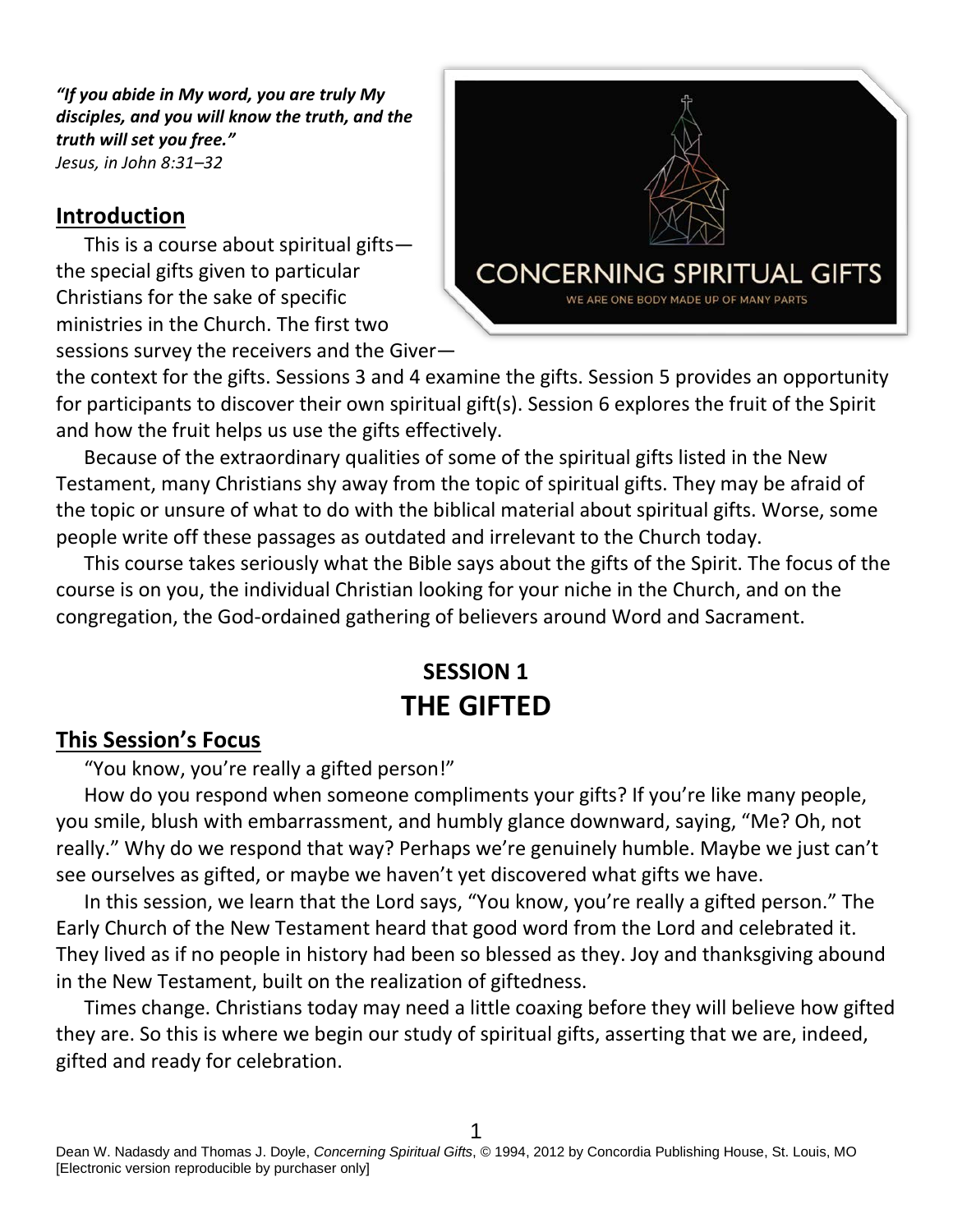## **Meditation**

As you know, I'm not usually one to complain. Lately, though, let's just say that my mood needs some improvement. It concerns Your church, Lord—our church. Something is missing, but I can't put my finger on it. Something's just not right. Why must we coax and twist arms for volunteers? Why can't we do more? Why do the same people do so much of the work? And why do I hear so much about that other church, where everything good seems to be happening? Lord, I'm not asking for full pews or new buildings. I'm asking for a mood swing. Long ago, Lord, people often said, "These men have turned the world upside down!" That's how struck they were by the Church's fervor and Spirit. Bring back that time to Your church, Lord.

Begin with me. Amen.

#### **Session Primer**

What are spiritual gifts? For this course, we will use the following definition: Spiritual gifts are special gifts

- (1) given by the Holy Spirit;
- (2) given by the grace of God;
- (3) received by all members of the Church (that is, all members receive one or more gifts);
- (4) given to be used within the Church (but sometimes to touch people outside the Church);
- (5) given to build up the Church.

Consider the definition. Then respond to the following. Do you agree or disagree?

- 1. Most people in the Church today do not even know what their spiritual gifts are.
- 2. Ministry in the Church is primarily the task of pastors and teachers.
- 3. Every congregation has within its ranks the gifts necessary to carry on the Lord's work successfully.

## **Biblical Search and Study**

Search the Scriptures to discover the giftedness of Christ's Church.

1. The New Testament teems with expressions of thanksgiving and joy. Early Christians celebrated being Christ's Church. They knew God had gifted them. The basic verb for the action of giving (didomi in Greek) occurs in the New Testament over one hundred times with God, Jesus, or the Holy Spirit as its subject. Seven different nouns can be translated "gift" in the New Testament. The Church saw itself as the gifted people of God.

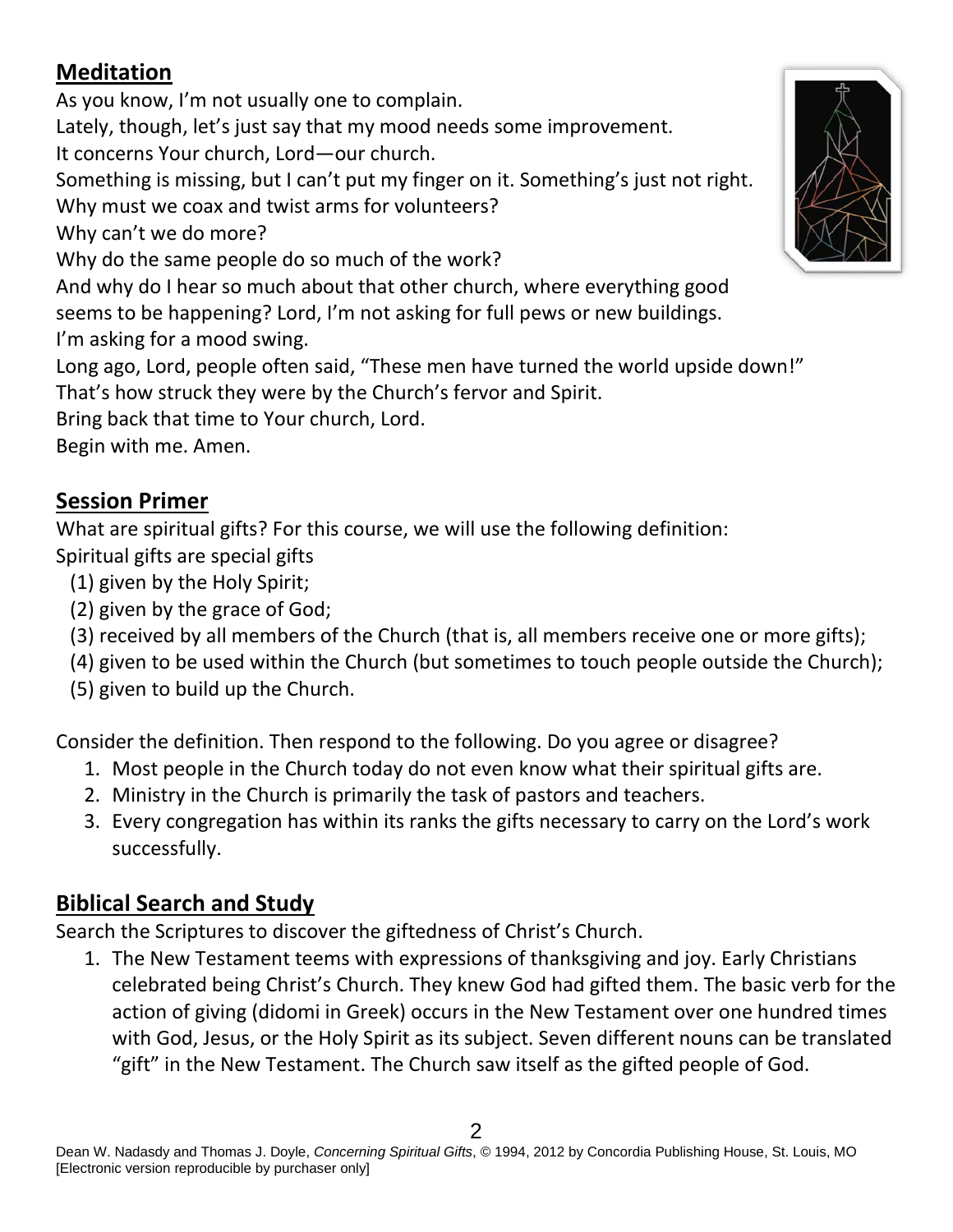- a. Read 2 Corinthians 8:9. According to Paul, to what do Christians owe their giftedness? Paul strikes a paradox here. What is it?
- 2. Read 1 Corinthians 1:4–7. For what is Paul grateful? What is the result of God's blessing?
	- a. Now examine Romans 12:6a; Ephesians 4:7–8; and 1 Peter 4:10. What do passages like these tell you about the grace of God? What does God's grace do for the Church?
- 3. The Early Church received grace upon grace from God. Joy and thanksgiving were fitting, natural responses. Still, some Christians missed how gifted they were. Their mood soured, and then prodding and reminding were needed to move them to thanks and joy. Sound familiar? What attitudes or practices work against a celebrative mood in churches? What could cause an abundantly gifted congregation to grow stale and cold? (See, for example, Revelation 2:1–5.)
	- a. Paul often had to exhort his congregations to a celebration of their gifts. Read Colossians 3:15; 1 Thessalonians 5:16–22; and 1 Timothy 4:4–5. In each of these passages, what reason does Paul give for thanksgiving and joy? What do these imperative passages tell you about the Church then and the Church now?
- 4. The image of the Body of Christ helps lead to a richer understanding of the Church as God's gifted people. Read 1 Corinthians 12:12–27. In a chapter about spiritual gifts, Paul talks about body parts, functions, unity, and diversity. After you examine these verses, list some truisms (self-evident truths) concerning the Church and its gifts.
- 5. Read 1 Peter 2:4–10. Peter creates a montage of the Church. What pictures comprise his montage, especially in verses 5 and 9? What does God ask of every Christian in Romans 12:1? Tell about times when you have seen this happen in your congregation.

#### **What this Means for Us**

Read the following letter.

Dear Pastor,

With this letter I resign from all my offices and duties in our congregation. You personally, Pastor, have done nothing to bring this about. I continue to love and respect you.

Specifically, I no longer wish to serve as Sunday School superintendent, congregation secretary, fellowship committee member, visitation committee member, and guild treasurer. Pastor, I guess I'm just tired—bummed out, maybe. I don't feel I'm doing a good job. It seems as though I do nothing except go to meetings. I'm sure another person can bring more to these positions than I can. I'm concerned, too, about how much time I spend away from my family.

I'm asking for some time and some distance to rest and get renewed. I'll continue to worship and attend Bible class regularly. I may join the choir. Maybe someday I'll be ready for more active church work again. Right now, I need to step aside. I hope you understand.

In Christ, Linda